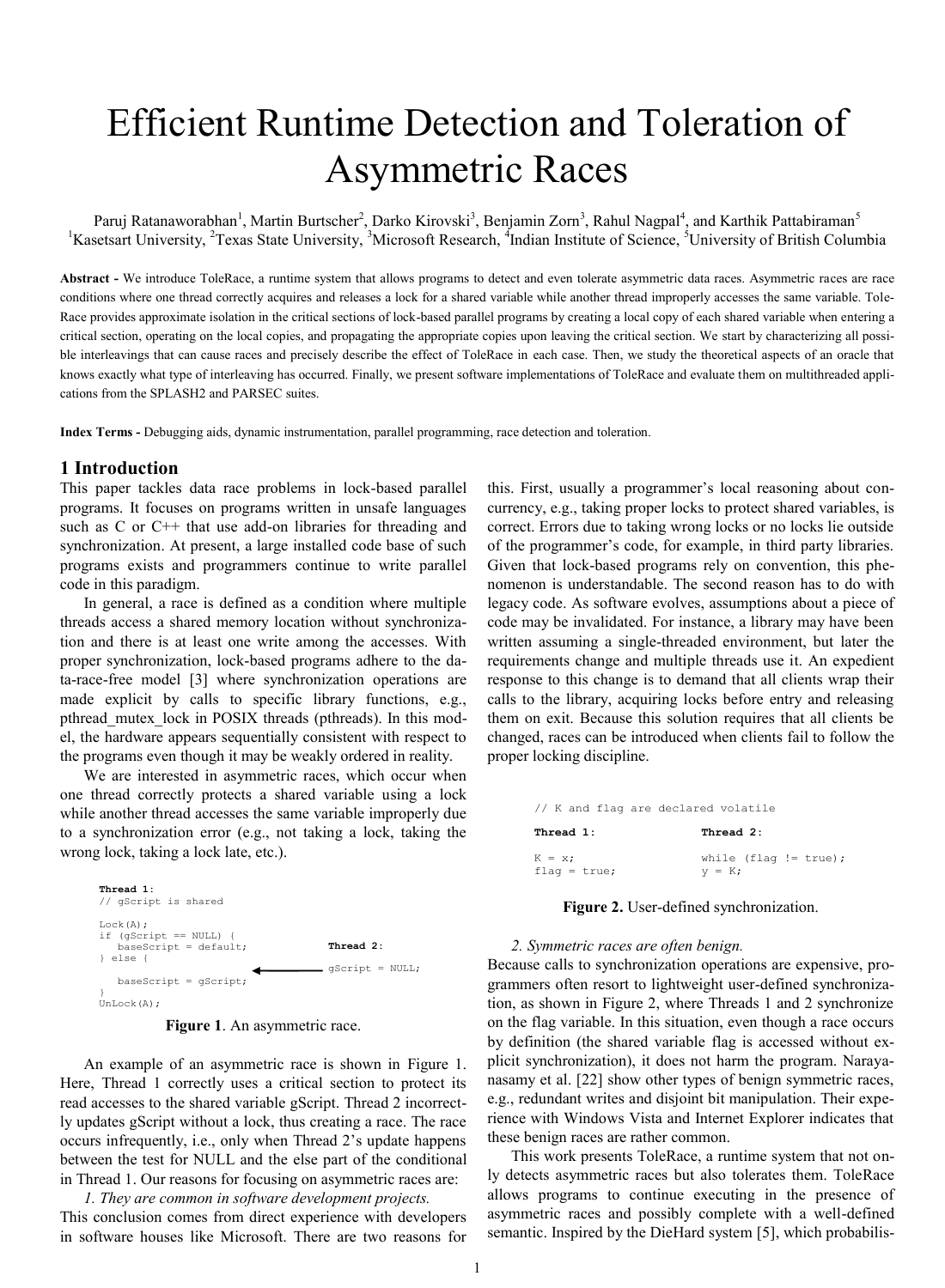tically tolerates memory safety errors, ToleRace uses replication to detect and/or tolerate races. It provides an approximation of isolation in critical sections by creating local copies of shared variables when a critical section is entered, operating on the local copy while in the critical section, detecting conflicting changes to shared data when the critical section is exited, and propagating the appropriate copy when possible to hide the race.

ToleRace can be compared to transactional memory (TM) [14]. The ToleRace mechanism outlined above is analogous to constructing a read-write set while executing in a transaction with a lazy versioning policy and lazily detecting conflicts to the set, i.e., just before the transaction commits. However, ToleRace is not based on optimistic synchronization as TM is; there is no notion of abort-and-rollback, nor is there a need for contention management. Whereas handling side effect operations and nested transactions are still open issues with TM, ToleRace handles all I/O operations as well as overlapped critical sections transparently. While TM can provide isolation and tolerates races just as ToleRace does, it is not clear how TM can be applied to existing lock-based codes. Converting from lockbased to transaction-based code is not trivial [7].

This paper makes the following contributions:

• **Foundations for run time management of races.** We present a theoretical framework that investigates all possible interactions among safe threads that observe a proper locking discipline and unsafe threads that fail to do so. Then, we focus on cases where a race occurs, categorize them, and describe our race detection and toleration scheme for each category.

• **Precise race detection.** ToleRace identifies races that actually happen at run time. It detects a race when the critical section in which the race took place exits and, by design, never generates a false positive.

• **Low overhead software implementation.** We present three software implementations of ToleRace. Our first version uses a dynamic instrumentation-based approach and performs all analysis at run time. For the second version, we add a static program analysis phase to remedy the shortfalls in the first version. The third version is radically different from the first two. It is based on source-code modifications to implement Tole-Race.

## **2 Characterizing Asymmetric Races**

To characterize asymmetric races, we consider all interleavings between operations in a correctly synchronized thread and a second, unsynchronized thread. We then reduce the interleavings that result in races into four classes and consider how ToleRace handles each class. We assume that there are two types of threads:

- a safe thread consisting of a single critical section, and
- a non-safe thread that might access a shared variable outside of a critical section or using the wrong lock to guard it.

Let r, w, and x denote read, write, and don't-care operations, respectively. An x don't-care can be either a read or write operation. Let lower case letters represent accesses of non-safe threads and upper case letters accesses of safe threads. r+ denotes a sequence of at least one read and r\* indicates zero or more reads. The operators  $+$  and  $*$  are equally defined for writes and don't-cares. There are only three ways in which a sequence of operations from a single thread can interact with a single

variable: by reading it only  $(r+)$ , by setting its value regardless of its prior (wx\*), and by setting its value based upon its prior  $(r+wx^*)$ . For the  $r+wx^*$  sequence, we assume that w is dependent upon the value retrieved by r.

*Definition 1. A race condition represents any one of all possible execution interleavings of a set of threads* T =  ${T_1...T_N}$  where at least one of the threads in T is non-safe and *at least one is safe, such that the final computation state after all threads have executed does not correspond to any case when all safe threads in* T *have executed in isolation.*

To understand how the safe and non-safe threads can interact, we exhaustively explore all interleavings where the non-safe thread  $T_2$  executes between operations in the safe thread  $T_1$ . Table 1 tabulates all possible interactions between a safe thread  $T_1$  and a non-safe thread  $T_2$ . The safe thread is improperly intercepted by  $T_2$  at a position that slices the operations of  $T_1$  into two parts  $T_1'$  and  $T_1'$ . The table evaluates the outcomes of this interaction exhaustively. We derive the following classification theorem from Table 1.

*Theorem 1. Race condition cases. A race between two threads occurs due to one of the following conditions:*

- I. XwR = X+ wx\* R+X\*. *This case specifies that any se*quence of operations by  $T_2$  that starts with a write and oc*curs after one or more arbitrary operations but before a read in*  $T_1$  *causes a race.*
- II. WrW = R\*WX\* r+ R\*WX\*. *This case specifies that any*  sequence of reads by  $T_2$ , when placed in-between two writes by  $T_1$ , results in a race.
- III.  $RWW = R+X^*$  wx<sup>\*</sup> WX<sup>\*</sup>. When  $T_1$  starts with a read fol*lowed by an arbitrary sequence of operations, and*  $T_2$  *executes any sequence of operations that starts with a write just before*  $T_1$  *writes back to this variable, a race will occur.*
- IV. XrwX = X+ r+wx\* X+. *This case specifies that any sequence starting with a write based upon a prior by*  $T_2$  *causes a race when interleaved between any two*  $T_1$  *operations.*

*With no effect on the generality of the theorem, in all se*quences we assume that the last operation in T<sub>1</sub>, which com*pletes the race condition, is the last operation in the critical section.*

*Proof.* Direct result of combining cases from Table 1. □

There is previous work [18, 26] that also proposes enumeration of possible interleavings. However, it does not focus on race toleration as we do. Section 3.1 describes how we employ the classification from Table 1 for this purpose.

*Theorem 2. Reduction of race conditions. Any race condition among K>2 threads can always be reduced to one of the I-IV cases of a race between two threads.*

*Proof.* Consider a single safe thread among K interacting threads. The K-1 non-safe threads impart intervening sequences of operations  $r^+$ , wx\*, or  $r^+$ wx\* on the safe thread. When these three sequences interleave, the resulting sequence still belongs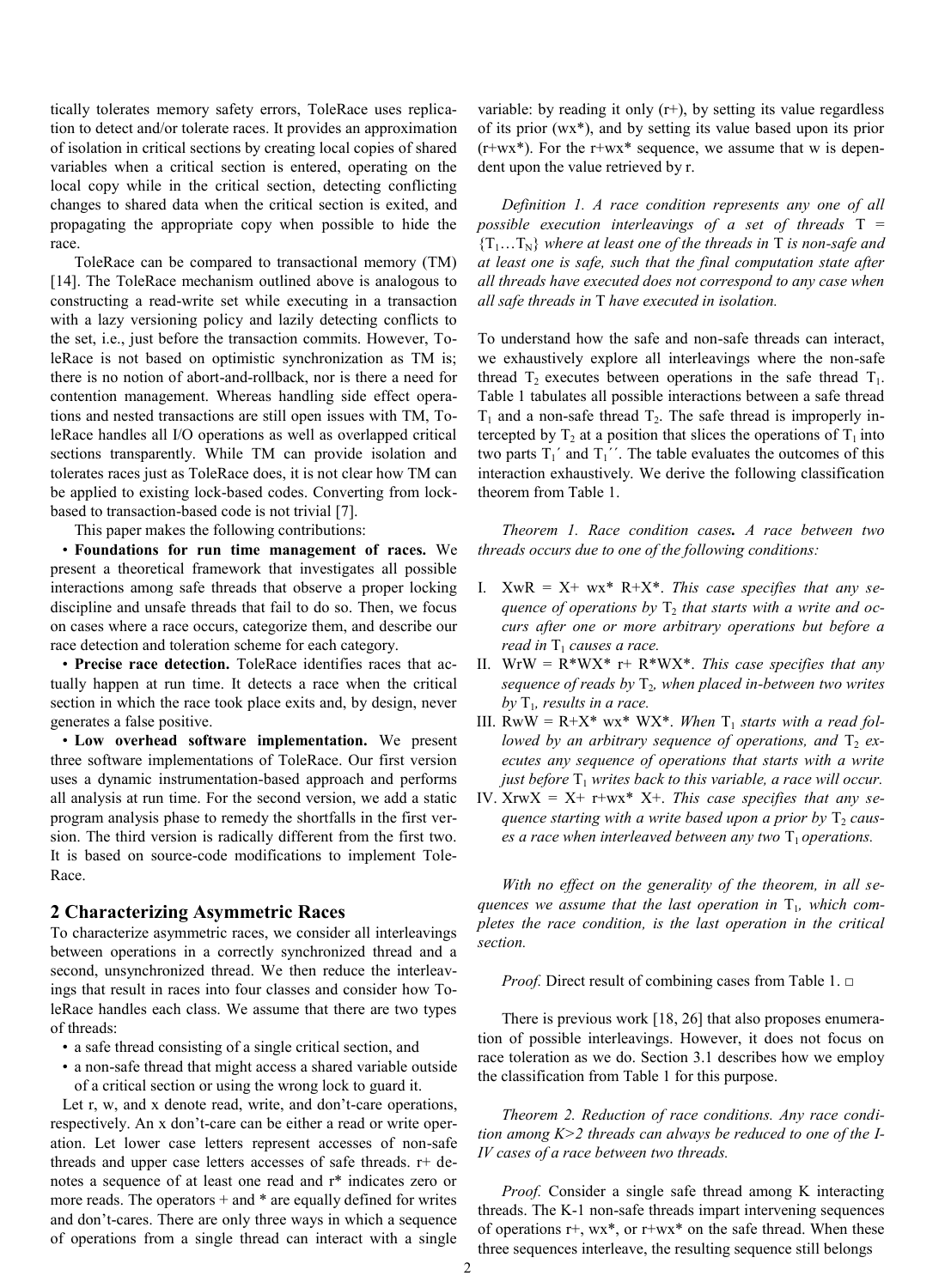|          | operation interleaving |          |       |      |          | operation interleaving |          |       |      | operation interleaving |          |          |      |                 |
|----------|------------------------|----------|-------|------|----------|------------------------|----------|-------|------|------------------------|----------|----------|------|-----------------|
| т.,      | 12                     |          | race  | type |          | 12                     | $T_1$ "  | race  | type | T.                     | ر ا      | т."      | race | type            |
| $R+$     | r+                     | $R+$     | false |      | $R+$     | WX <sup>*</sup>        | $R+$     | true  |      | $R+$                   | $r+wx^*$ | $R+$     | true | $IV_A$          |
| $R+$     | r+                     | WX*      | false |      | $R+$     | WX <sup>*</sup>        | WX*      | true  | Ш    | $R+$                   | $r+wx^*$ | WX*      | true | IV <sub>c</sub> |
| $R+$     | r+                     | $R+WX^*$ | false |      | $R+$     | WX <sup>*</sup>        | $R+WX^*$ | true  |      | $R+$                   | $r+wx^*$ | $R+WX^*$ | true | IV <sub>c</sub> |
| WX*      | $r+$                   | $R+$     | false |      | WX*      | WX <sup>*</sup>        | $R+$     | true  |      | WX*                    | $r+wx^*$ | $R+$     | true | $IV_{B}$        |
| WX*      | r+                     | WX*      | true  |      | WX*      | WX <sup>*</sup>        | WX*      | false |      | WX*                    | $r+wx^*$ | WX*      | true | $IV_{B}$        |
| WX*      | r+                     | $R+WX^*$ | true  | Ш    | WX*      | WX <sup>*</sup>        | $R+WX^*$ | true  |      | WX*                    | $r+wx^*$ | $R+WX^*$ | true | $IV_{B}$        |
| $R+WX^*$ | $r+$                   | $R+$     | false |      | $R+WX^*$ | wx*                    | $R+$     | true  |      | $R+WX^*$               | $r+wx^*$ | $R+$     | true | IV <sub>c</sub> |
| $R+WX^*$ | r+                     | WX*      | true  | Ш    | $R+WX^*$ | WX <sup>*</sup>        | WX*      | true  | Ш    | $R+WX^*$               | $r+wx^*$ | WX*      | true | IV <sub>c</sub> |
| $R+WX^*$ | r+                     | $R+WX^*$ | true  |      | $R+WX^*$ | WX <sup>*</sup>        | $R+WX^*$ | true  |      | $R+WX^*$               | $r+wx^*$ | $R+WX^*$ | true | IV <sub>c</sub> |

**Table 1.** Tabulating classes of race instances. Column marked "race" denotes if the schedule  $T_1/T_2T_1'$  results in a race.

to one of the three sequences. As far as the safe thread is concerned, no matter how many non-safe threads interact with it, it only observes the resulting intervening sequence. If such a sequence is one of the three sequences mentioned, it is as if it interacted with just a single non-safe thread, and the resulting race instances can be classified by Table 1.

Now, consider multiple safe threads among the K interacting threads. Because safe threads, by definition, hold consistent locking for a given shared variable, only one can be in the critical section accessing this variable at a given time. This brings us back to the first case we just considered and completes the proof. □

# **3 The ToleRace Oracle**

Having characterized asymmetric races, we now present our theoretical framework, the ToleRace Oracle, and describe how it handles all the race cases specified in Theorem 1.

The core of our approach to managing races is to replicate the protected shared state so that the thread that acquires a lock on the shared state has an exclusive copy (see Figure 3). This thread continues reading from and/or writing to this copy until it releases the lock. When the lock is released, the ToleRace runtime can employ a variety of software and/or hardware mechanisms to determine which race, if any, has occurred. Possible outcomes range from tolerating the race completely to reporting that a race has occurred to executing a programmerspecific handler when an intolerable race is detected.

Next, we study the effect of ToleRace on the cases described in Theorem 1, assuming an oracle determines which race has occurred.



**Figure 3.** ToleRace uses two additional copies of a variable to tolerate races.

*Initialization and Finalization*: We assume that the binding of locks  $(x_V)$  to shared variables  $(V)$  is known before the critical section in  $T_1$  is entered and that storage for two additional copies (*V*', *V*'') of variable *V* has been allocated. After the lock is released, the storage for the two copies is deallocated.

*Lock (Entry)*: When lock  $x_V$  is acquired by  $T_1$ , we copy *V* to *V*<sup> $\prime$ </sup> and *V*<sup> $\prime$ </sup> (*V*<sup> $\prime$ </sup>=*V*<sup> $\prime$ </sup>=*V*) atomically.

*Reads and Writes inside the Critical Section*: ToleRace alters all instructions in the critical section of  $T_1$  to use  $V'$  instead of *V*. Thus, *V* is the local copy of *V* for  $T_1$  that cannot be accessed by other threads due to a race. All other threads such as  $T_2$  are unchanged and continue using  $V$  for all accesses. Copy  $V^{\prime\prime}$  is not accessed by any thread until  $T_1$  exits the critical section.

*Unlock (Exit)*: When  $T_1$  exits the critical section by releasing the acquired lock, ToleRace analyzes the content of *V*', the original value  $V'$ <sup>"</sup>, and the value  $V$  that could have been altered by other threads as a consequence of a race. Depending on the relationship of the values in  $\{V, V, V'\}$  and knowledge about the specific case in Theorem 1 that has occurred, ToleRace deploys a resolution function  $V = f(V, V, V')$  that defines the value of  $V$  after  $T_1$  finishes its critical section. The resolution function is executed atomically in the oracle ToleRace.

**Table 2.** Tabulating the outcome of *f* for each race type.

|          | race type   |       | $V = V''   f(V, V', V'')  $ | tolerable | π        |
|----------|-------------|-------|-----------------------------|-----------|----------|
|          | <b>XwR</b>  | false |                             | true      | $T_1T_2$ |
| Ш        | WrW         | true  | V                           | true      | $T_2T_1$ |
| Ш        | <b>RwW</b>  | false | ν                           | true      | $T_1T_2$ |
| $IV_A$   | <b>RrwR</b> | false | ν                           | true      | $T_1T_2$ |
| $IV_{R}$ | WrwX        | false | V                           | true      | $T_2T_1$ |
| $IV_{C}$ | <b>RrwW</b> | false | N/A                         | false     | N/A      |

#### **3.1 Tolerating and Detecting Races with the Oracle**

Combining the mechanism outlined above with the exhaustive interleavings enumerated in Table 1, we can reason about which cases ToleRace will tolerate. Assuming perfect knowledge of the specific race case that has occurred, Table 2 summarizes the definition of *f* and indicates the cases that ToleRace correctly tolerates.

Because ToleRace can tolerate only some races of type IV, in Table 2 we subdivide this case into three sub-cases:

- IV<sub>A</sub>: RrwR=  $R+ r+wx* R+$ ,
- IV<sub>B</sub>: WrwX= WX\*  $r+wx* X+$ , and
- IV<sub>C</sub>: RrwW=XrwX {RrwR ∪ WrwX}

The first column in Table 2 lists the race type based upon the classification from Theorem 1, the second column specifies whether  $V$  is equal to  $V'$  at the point when  $f$  is called, the third column shows a resolution function *f* that allows ToleRace to tolerate the race, the fourth column indicates whether *f* provably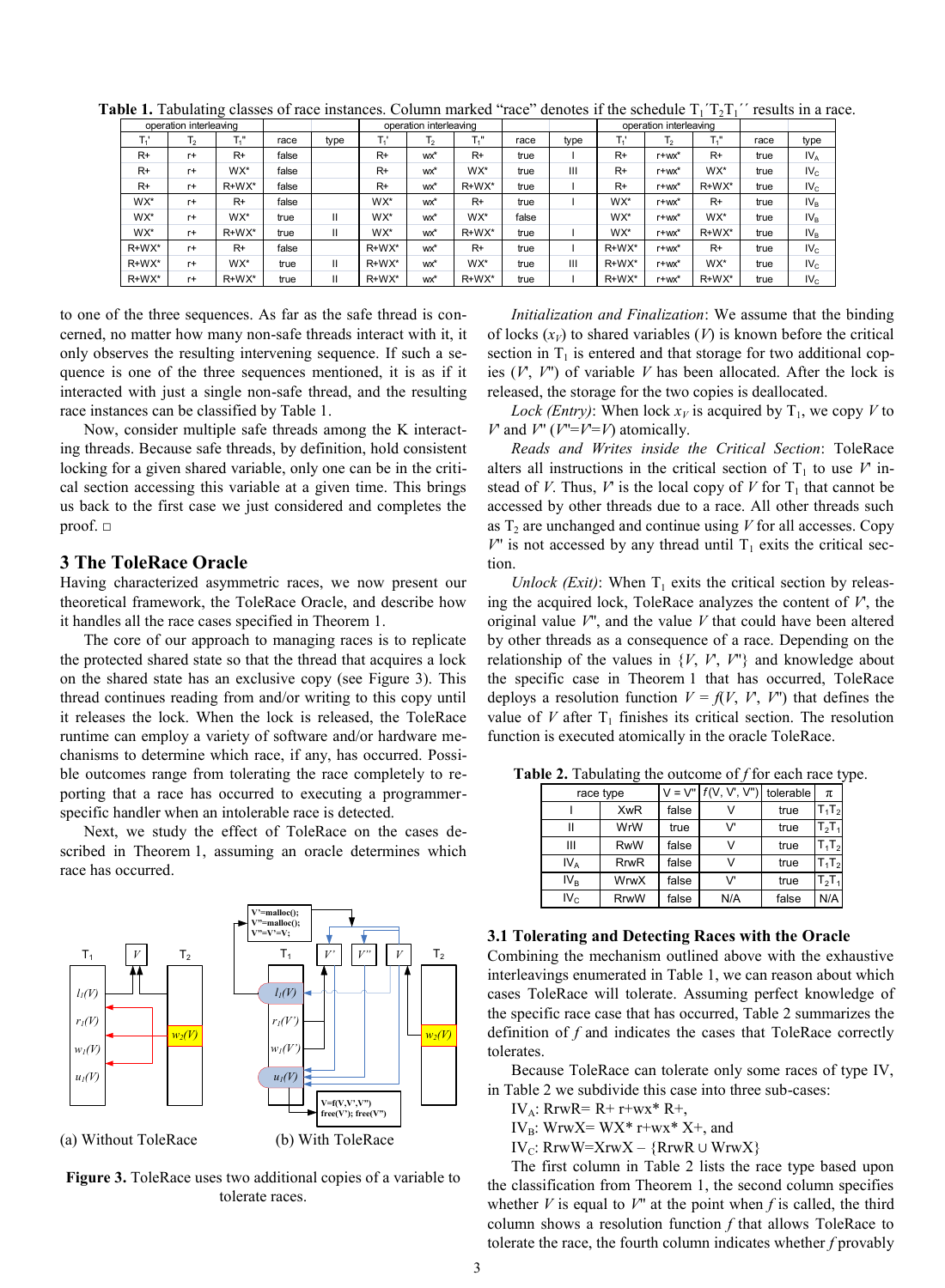succeeds in tolerating the race, and the fifth column presents  $\pi$ , the schedule of threads that ToleRace's result represents. Table 2 shows that the ToleRace oracle tolerates all races with the resolution function *f* defined by Table 2 except sequences of the form RrwW.

For races of type RrwW, the interleaving of reads and writes from  $T_2$  breaks the program's sequential memory consistency. Here,  $T_1$  and the interleaved part of  $T_2$  both read the value of the shared variable once  $T_1$  has entered the critical section, execute in parallel, and then join at the exit of the critical section of  $T_1$ .  $T_1$  and  $T_2$  see the same value returned by the read, which would not be possible if  $T_1$  had executed its critical section in isolation.

When the oracle ToleRace is used as a pure race *detector*, i.e., when the resolution function is turned off, we can reason about the situations in which it may produce false positives or false negatives. The oracle ToleRace inherently generates no false positives. When  $V \neq V'$ , an asymmetric race has occurred by definition. However, it produces a false negative when:

a) the last write in the intervening sequence writes the same value as the value in *V*''. This is the so called ABA problem, i.e., the intervening sequence writes B and then A after the safe thread reads A. From the viewpoint of ToleRace, the clean copy appears to be untouched and ToleRace does not report a race. Surprisingly, although ToleRace does not detect this case, it tolerates it by scheduling the operations from the intervening sequence to have come before those of the safe thread. ABA will now appear as BAA.

b) there is a WrW race. ToleRace cannot detect this race case, but it again tolerates it.

#### **3.2 Multiple Variables and Nested Critical Sections**

So far, we have considered the oracle ToleRace in a multithreaded, single-variable, non-nested critical-section context. We now extend this framework to handle general cases, which may involve multiple variables and nested critical sections. Making local copies and executing the resolution function need to be done atomically for multiple variables. Nested critical sections share their local copies with the outer critical sections. However, they have their own resolution function to resolve races for their protected variables. When dealing with these general cases, the race toleration mechanism employed in ToleRace may lead to inconsistent execution. If this happens, ToleRace prevents the shared variable reordering by acting as a race detector only.

*Theorem 3. Inconsistent execution. In the general case of tolerating asymmetric races involving multiple variables and nested critical sections, ToleRace may reorder operations of a non-safe thread such that the operations do not follow the original program order. If there are data dependencies among the operations that must be observed, ToleRace disallows such reorderings and reverts to detection mode.*

Here we outline the proof of Theorem 3. Note that the dependencies in Theorem 3 refer to data dependences, which occur when a write to a given variable depends on a read of another variable.

We consider cases I through  $IV<sub>B</sub>$  from Table 2 where Tole-Race tolerates races without a custom resolution function. To-

leRace can schedule operations from the non-safe thread to have come before or after the critical section. Any intervening sequence r+ always appears to have come before the critical section (race type II) whereas the sequence wx\* always appears after (race type I and III). For the r+wx\* sequence, the schedule depends on the race type (after for  $IV_A$  and before for  $IV_B$ ).

Consider an asymmetric race involving two variables P and Q. Let a non-nested critical section protect both variables in a safe thread. In a non-safe thread, let an intervening sequence to P come before an intervening sequence to Q in program order, but the two can overlap each other. Table 3 enumerates all possible P and Q intervening combinations from the non-safe thread. The first two columns show the nine possible combinations. The third column indicates whether ToleRace reorders the intervening operations to P and Q. This follows directly from the resolution function in Table 2. For example, in the second row of Table 3, there is a reordering to make it appear that the Q intervening sequence comes before the P intervening sequence since r+ sequences will always be scheduled to appear before any critical section operations (case II in Table 2) whereas the reverse is true for wx\* sequences (case I and III in Table 2). The fourth column specifies whether there is a dependency from P to Q. In general, when there is a write to Q and the accesses to P may contain a read, then Q may be dependent on P, and, hence, the operations must observe program order. The fifth column shows the ToleRace action for each combination, which can be deduced directly from the result in columns 3 and 4. ToleRace reverts to detection mode when it determines that there may be a dependency among the variables and the resolution function allows out-of-order execution.

| P        | Q        | reordered by<br><b>ToleRace</b>      | dependency<br>from P to Q | <b>ToleRace action</b>                     |
|----------|----------|--------------------------------------|---------------------------|--------------------------------------------|
| $r+$     | $r+$     | No                                   | No                        | Tolerate                                   |
| wx*      | r+       | Yes                                  | No                        | Tolerate                                   |
| $r+wx*$  | r+       | If race $IV_A$ to P                  | No                        | Tolerate                                   |
| $r+$     | wx*      | No                                   | maybe                     | Tolerate                                   |
| wx*      | wx*      | No                                   | maybe                     | Tolerate                                   |
| $r+wx^*$ | wx*      | No                                   | maybe                     | Tolerate                                   |
| $r+$     | $r+wx^*$ | No                                   | maybe                     | Tolerate                                   |
| wx*      | $r+wx*$  | If race $IVB$ to Q                   | maybe                     | Detect if reordered,<br>tolerate otherwise |
| $r+wx*$  | $r+wx*$  | If race $IVA$ to P and<br>$IVB$ to Q | maybe                     | Detect if reordered,<br>tolerate otherwise |

**Table 3.** Possible intervening sequences to P and Q. Trailing x\* and r+ of P sequence may overlap with Q sequence.

The oracle ToleRace we have described represents a theoretical framework that cannot be fully realized in practice. The next three sections describe software implementations that approximate it. Although the framework permits both software and hardware implementations, a software approach may be more appealing as it can be deployed immediately. Section 4 describes an initial implementation that is restricted and suboptimal. It serves as a baseline for other implementations to benchmark against. Section 5 presents an improved version that addresses the shortfalls in the initial version. It approximates what would likely be deployed in practice. Section 6 investigates the idealized version of software ToleRace. It assumes an oracle compiler and the availability of the program's source code.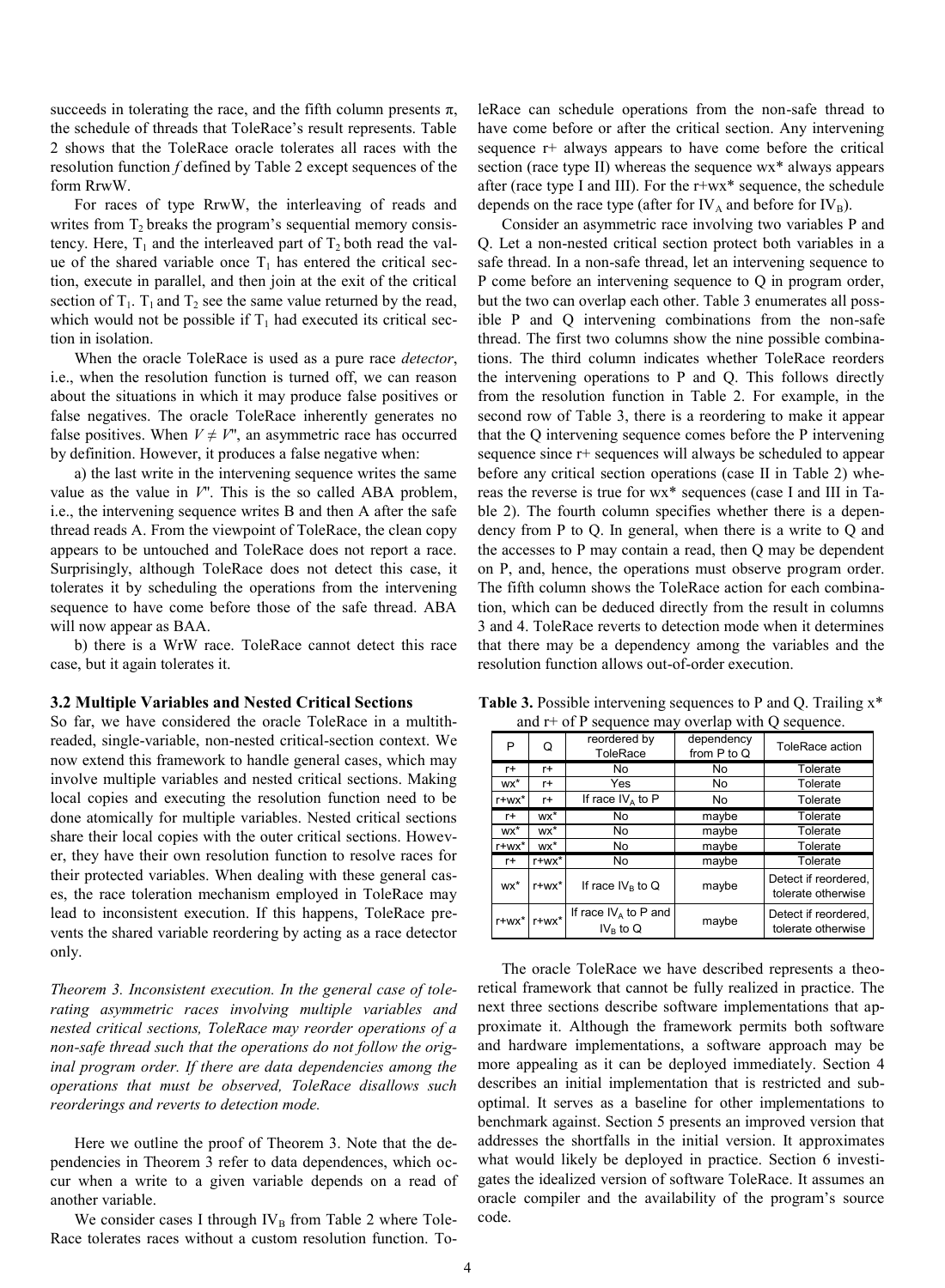# **4 Software ToleRace: A First Version**

This section discusses the initial version of software ToleRace that is non-optimal and possesses some inherent restrictions. This first version makes all decisions at run time and does not perform any static program analysis. It allows us to gauge an upper bound on the software ToleRace overhead. In the next section, we will present an improved implementation that incorporates an additional static analysis phase to generate hints for the runtime, allowing it to make better decisions. This improved version has a lower overhead and eliminates all the restrictions of the first version.

We implement ToleRace on top of Pin [20] running on x86 Linux systems. Our parallel applications are written in C/C++ and use the pthreads library for synchronization operations. However, we believe the framework described here generalizes to other platforms and threading libraries. In the rest of this paper, we apply software ToleRace to critical sections in the *user code* whereas critical sections in the *library code* receive no ToleRace protection. We assume that we can readily distinguish the two code regions. For example, in an x86/Linux executable compiled to use shared libraries, all routines in the .text section are considered user code (see some exceptions in Section 5.3.2). Library code is not present at load time and is discovered only at run time via the procedure linkage table in the .plt section.

## **4.1 The General Pin-ToleRace Framework**

As the oracle ToleRace has complete knowledge of all the shared variables protected by a critical section, it can create the local copies as soon as the critical section is entered. Of course, such oracle knowledge may not be available in practice due to dynamically allocated shared variables. Hence, our Pin-ToleRace implementation assumes no such knowledge and the shared variables associated with a particular critical section are always determined on the fly. Pin-ToleRace works directly on the executable; no source code is required. The notion of shared variables, thus, is redefined to that of shared memory locations. We conservatively assume that all memory accesses in a critical section touch shared memory locations except for those touching the thread local stack. We use the term *safe memory* to refer to the region of memory that holds the local copies of the shared memory data.

The safe memory is initially empty. Once a running thread is detected to have entered a critical section, each executed instruction with a memory operand touching a shared location is instrumented; no instructions outside of critical sections are instrumented. The instrumented code is generally referred to as the analysis routines. It searches the safe memory region for a local copy of the shared memory that is being accessed. If found, the memory access is redirected to this copy. If not found, the analysis routine creates a new node in the safe memory. The node records the address, the original value and the current value of the shared memory location together with other metadata that we describe later. It serves as a local copy of this shared location that all subsequent accesses in this critical section will consult. When exiting from the critical section, Pin-ToleRace traverses the nodes in the safe memory region and compares the saved original value with the value in the corresponding true memory location. After taking the appropriate action to tolerate or detect a race, if any, it frees the nodes.

For this first version of Pin-ToleRace, we assume that code segments touched while executing in a critical section can be reached from outside of critical sections only after they have already been instrumented inside of the critical section. We will revisit this restriction in Section 5 when we introduce the improved version of Pin-ToleRace. For now, it suffices to say that the presence of Pin's code cache in its dynamic translator engine necessitates this restriction.

#### **4.2 Implementation Details**

This subsection describes the implementation of Pin-ToleRace, whose framework is shown in Figure 4.

#### **4.2.1 The Safe Memory Region**

The safe memory contains three main data structures: a thread ID (tid) lock mapping table, a safemem header, and a list of safemem nodes. The first two structures are required to handle condition variables and nested/overlapped critical sections. If the program has neither, i.e., it contains only nonnested critical sections, only the safemem list is necessary. In a safemem node, the fields origvalue, origaccesstype, currentvalue, and write aft orig accs are used by the resolution function to tolerate races. The lockvar field indicates the lock variable protecting a given memory location. It is used in conjunction with locklist in the safemem header to correctly resolve races in nested/overlapped critical sections. cond\_wait\_threadlist and sharedsafemem track the number of outstanding threads waiting to be signaled. The tid-lock table associates the ID of a thread executing inside of a critical section with the outer lock variable. When multiple threads can be inside of a critical section at the same time, there will be a sharing of the safemem structures as shown in Figure 4. The role of each of these structures and their associated fields are explained next.



**Figure 4.** Pin-ToleRace framework.

## **4.2.2 Identifying Critical Sections**

A critical section is defined by a mutex variable and a pair of pthread\_mutex\_lock and pthread\_mutex\_unlock calls with the mutex variable as their argument. Pin-ToleRace instruments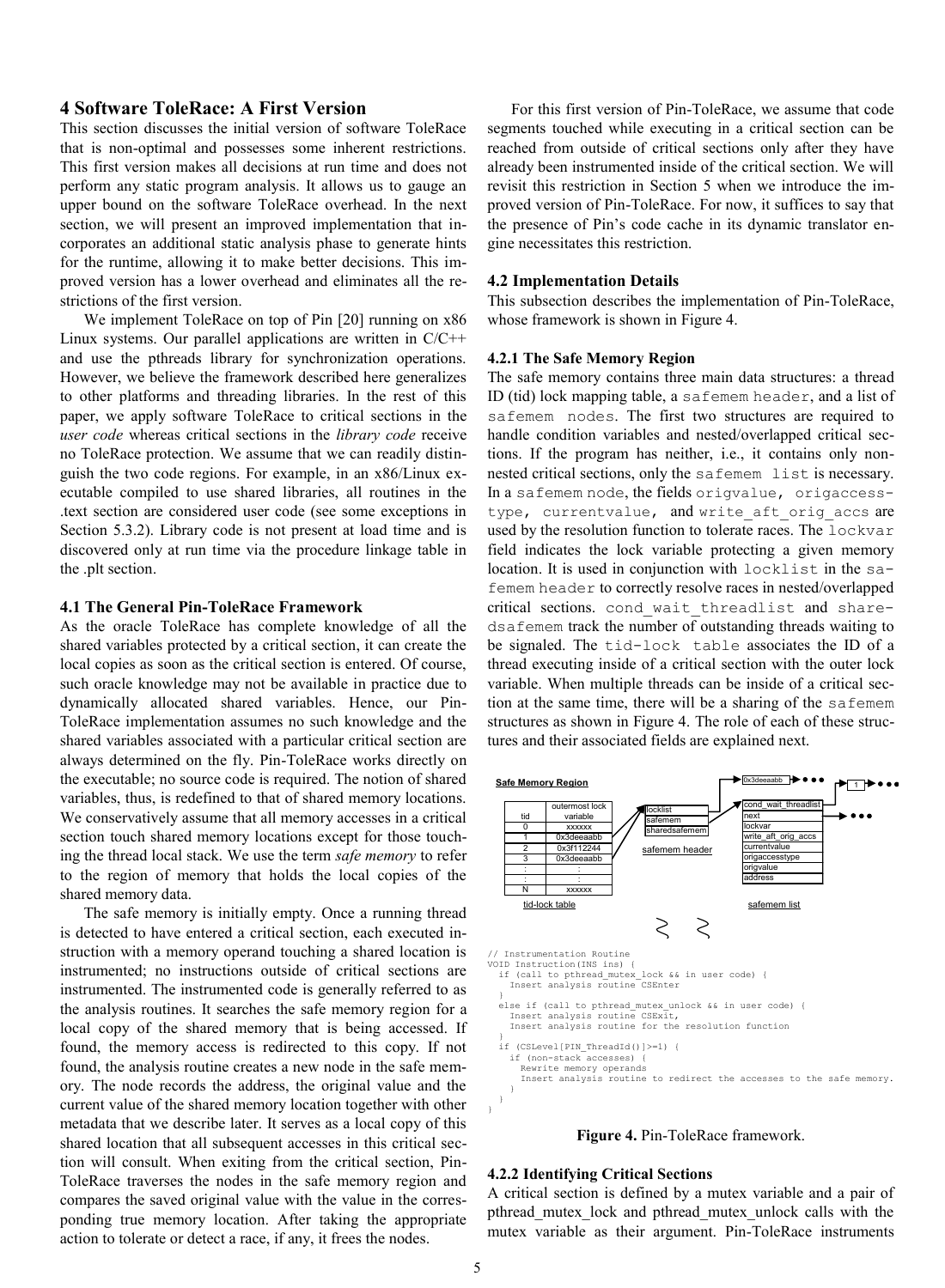lock/unlock calls dynamically. When a lock routine is executed, it adds a call to the CSEnter analysis routine. The analysis routine increments the CSLevel counter and sets the respective entry in the tid-lock table by updating it with the thread ID and lock variable argument passed to it. The CSLevel counter is a per thread counter that keeps track of the critical section nesting level. When an unlock call is encountered, a call to the CSExit routine is added, which decrements the CSLevel counter. A thread is executing inside a critical section if its CSLevel counter (CSLevel[tid]) is greater than or equal to one. Because Pin-ToleRace is only concerned with user code (see earlier definition), we only instrument lock/unlock calls in the selected code regions.

## **4.2.3 Instrumenting Accesses to Shared Memory**

When an instruction is executed, Pin-ToleRace determines which thread it belongs to with the PIN\_ThreadId() function. Then, it checks the value of CSLevel[tid] and whether the instruction is accessing a shared memory location. Instrumentation is enabled only when CSLevel[tid] is greater than zero. We ignore operands that access the local stack; all other locations are presumed to be shared, which includes all truly shared locations as well as some false locations such as private heap variables. Pin-ToleRace cannot determine whether a particular heap location is shared, and, therefore, conservatively assumes all heap locations to be shared.

Once we decide that an instruction accesses a shared location, we rewrite its memory operand. The operand is converted from its current addressing mode to the base register addressing mode using one of Pin's scratch registers. We instrument this instruction and pass the effective address of the memory operand to the analysis routine. The analysis routine determines which thread is executing it and searches the corresponding safemem linked list using the effective address as the search key. If a match is found, the routine returns the address of the currentvalue field of the matching node. This address is written into the scratch register that is used as the base address register for the rewritten operand. If no match is found, the analysis routine creates a new node and updates the origvalue and currentvalue fields with the true memory value obtained by dereferencing the effective address. (This performs the  $V''=V'=V$  operation.) It then returns the address of the currentvalue field like in the found case. Although the instrumentation routine is a callback routine that is called by multiple threads, it does not create a race as it is serialized under Pin. Any thread can instrument code as long as it is executing in a critical section, and the same instrumented code will apply to all other threads.

# **4.2.4 Critical Section Exit**

Before the call to the unlock routine at the critical section exit, we insert a call to an analysis routine that executes the resolution function. The associated lock variable is passed to this routine to handle nested critical sections. At this point, we resolve all race conditions to the shared memory locations accessed within the critical section according to Table 2. Section 4.3 provides more detail. After the race condition resolution, the safemem nodes are freed, provided that the current critical section is not nested and that there are no outstanding waits on condition variables (cf. Sections 4.2.5 and 4.2.7).

## **4.2.5 Nested and Overlapped Critical Sections**

The main component of the safe memory data structure that handles nested and overlapped critical sections is the locklist in the safemem header. The locklist is maintained such that the head of the list always points to the most recent lock variable associated with the innermost critical section. This approach correctly associates shared memory accesses with the most recent lock variable acquired. Note that the inner mutex lock variable itself cannot be part of the protected shared variable under the outer mutex. If it could, the safe thread might be left spinning forever on a local copy of the inner lock variable that no other thread can reset (i.e., unlock), thus leading to deadlock.

A critical section that executes inside another critical section never creates a new safemem list; it shares this structure with the outer critical section(s). If this were not so, the inner critical section could access stale memory values as the most up to date values may be in another safe memory region.

Upon critical section exit, the resolution function selectively resolves races for the shared memory locations that are associated with the current lock variable. Recall from the previous section that the lock mutex variable is passed to the analysis routine. We traverse all safemem nodes, check for a matching lockvar value, resolve races for that particular node, and delete that node from the safemem list. The corresponding node in the lock list is also deleted. At this point, the shared memory associated with the matching lockvar becomes globally visible. If the locklist becomes empty, the safemem header is freed and the respective entry in the tid-lock table is reclaimed.

One subtlety with Pin-ToleRace involves a (non-nested) critical section that calls a function that is also called from outside any critical section. This creates a situation where the noncritical code in the called function is executed under a nonnested critical section whereas the code inside the critical sections receives an extra nesting level. A problem arises once the function's code is no longer executed under any critical section as it may contain accesses to false locations whose addresses were redirected by the code instrumentation. Since there is no resolution routine, the content of the safe memory is never transferred to the true memory locations, which will likely crash the program. Our solution to this problem is to put a guard on the analysis code that only allows it to perform the safe memory access when the CSLevel is greater than zero. Thus, when the function is executed outside a critical section, it will access the original memory locations.

## **4.2.6 Routine Calls inside a Critical Section**

Function calls inside a critical section are handled correctly with the already described data structures of the safe memory. If a call passes a shared memory value on the stack, this shared value is correctly obtained from the safe memory region. Or, if the called function accesses shared memory locations, its accesses are redirected to the safe memory. As we want to protect only user routines, Pin-ToleRace must distinguish them from library routines. Note that Pin itself instruments every instruction dynamically and has no knowledge if the instruction comes from a user or library routine. Shared memory accesses in user code need redirection to the safe memory whereas those in library code need not. Nevertheless, we cannot simply exclude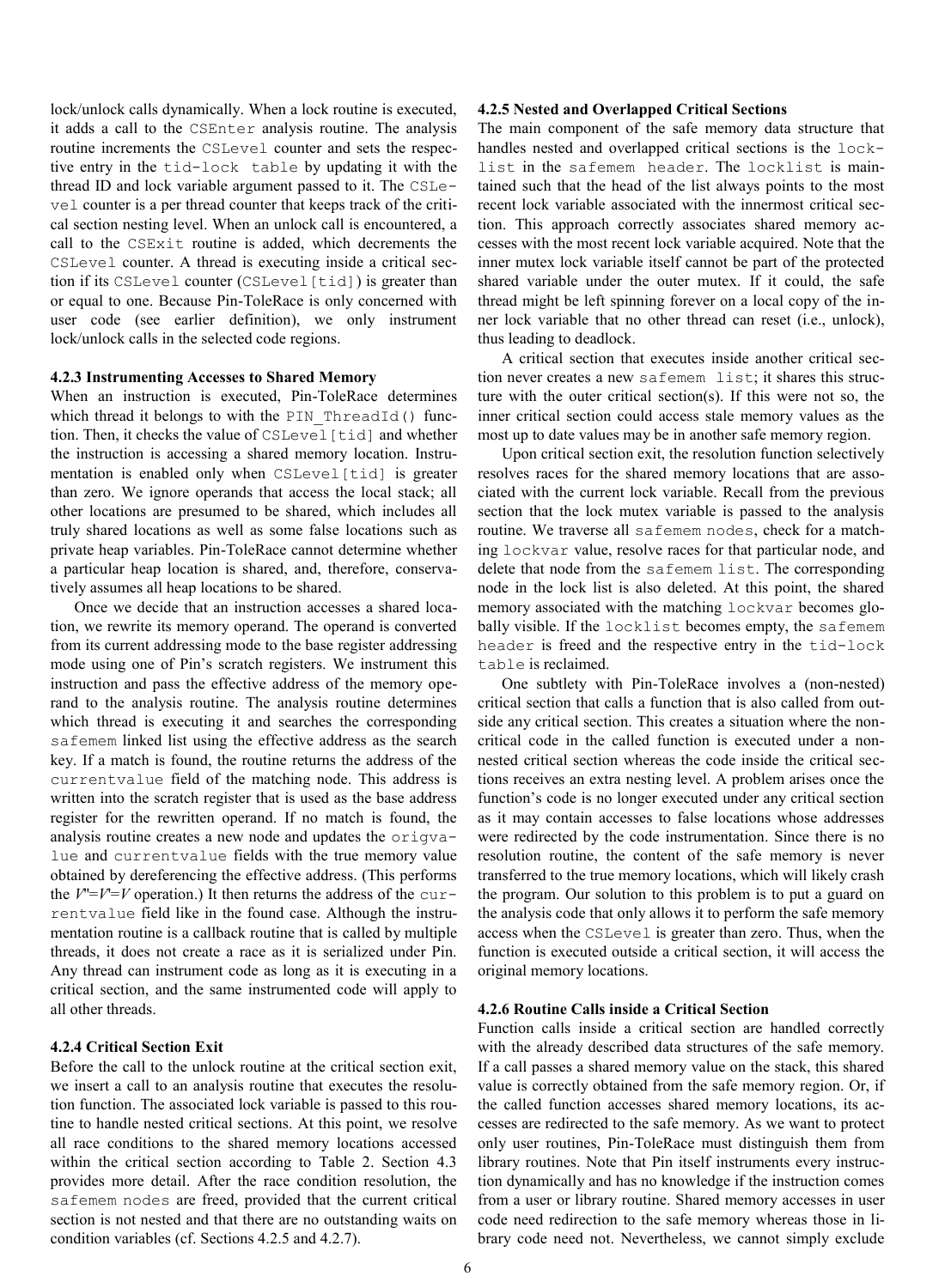accesses to the safe memory from libraries because a call to a library routine can pass pointers to shared variables as arguments. To handle this case, we allow the library code to access the existing nodes in the safemem list but disallow the addition of new nodes to the list.

## **4.2.7 Handling Condition Variables**

In addition to lock and mutex variables that synchronize threads by controlling access to data, the pthreads library also supports the use of condition variables to synchronize threads based on a data value. A call to pthread\_cond\_wait with a condition variable and a mutex variable as arguments atomically unlocks the mutex variable and makes the thread wait for the value of the condition variable. A call to pthread\_cond\_signal with the corresponding conditional variable wakes up one of the waiting threads. These two calls are instrumented with an analysis routine that increments and decrements, respectively, the global wait counter. Our current implementation does not support waits on more than a single mutex variable.

Condition variables complicate ToleRace because they allow multiple threads to be in a critical section at the same time. When a new thread enters a critical section while some other threads are waiting, this new thread cannot simply create its own copy of the safe memory. Instead, it must share this copy with the waiting threads. Hence, whenever a thread enters the critical section and there is an outstanding conditional wait as indicated by the wait counter, Pin-ToleRace searches the tidlock table for the lock variable, uses the safemem header associated with this lock variable, and increments the sharedsafemem field in the safemem header. When the thread updates or creates a node in the safemem list, it puts its tid on the node's cond\_wait\_threadlist. When it exits the critical section, it checks whether it is the last thread to exit, and, if so, follows the normal exit procedure and frees the safemem list. Otherwise, it resolves races only on the locations it touched. If it was the only thread accessing this node, it deletes the node from the list. If the node has been accessed by multiple threads, the thread resolves any races for the node but leaves the node in the list and only deletes its tid from the node's cond\_wait\_threadlist. If the thread needs to copy the value to the true memory, it must also update the origvalue field with the currentvalue. This ensures that when the remaining threads sharing this node resolve race conditions, they will not signal a false race.

#### **4.3 Tolerating and Detecting Races with Pin-ToleRace**

When Pin-ToleRace performs the resolution function, it knows the type of the first access to a shared location as this information is recorded in the origaccesstype field when the node is created. It also knows whether subsequent accesses to this location included a write (write\_aft\_orig\_accs field). Therefore, Pin-ToleRace can determine the types of accesses that are involved in a race to this shared location. When it compares *V* with *V*<sup>"</sup> and finds that  $V \neq V$ <sup>"</sup>, the non-safe interleaving thread must contain a write. However, it cannot distinguish between the two write sequences, wx\* and r+wx\*. In some environments, the write sequence may be known, which enables Pin-ToleRace to tolerate all races that the oracle ToleRace can tolerate (see Table 2). In general, however, Pin-ToleRace must conservatively assume the worst case interleaving, i.e., r+wx\*,

which prevents it from tolerating type III races. Aside from this restriction, it tolerates the same race types as the oracle.

As a race *detector*, Pin-ToleRace has the same properties as the oracle (cf. Section 3.1) except it introduces an additional false negative due to its non-atomic execution of the resolution function. This happens when immediately after the comparison of *V* and *V*'' returns equal, the intervening sequence writes to *V*. Given that the intervention must happen precisely at that moment, the probability of this occurring should be low. Pin-ToleRace does tolerate races in this situation. To see this, let us revisit Table 2. It is sufficient to consider only race case IV as Pin-ToleRace assumes r+wx\* for all intervening write sequences. In the absence of a race, when the safe thread operations contain only reads, Pin-ToleRace never writes the local copy back; when the operations start with a write, it always writes back the local copy. This effectively enforces schedule  $T_1T_2$  and  $T_2T_1$  and thus tolerates race types IV<sub>A</sub> and IV<sub>B</sub>, respectively, if they occurred. Only race type  $IV<sub>C</sub>$  remains problematic. When dealing with intolerable races, Pin-ToleRace reports the race and halts program execution.

# **4.4 Evaluation**

# **4.4.1 Benchmarks**

We use 13 applications from the SPLASH2 [27] and PARSEC [6] benchmark suites to evaluate Pin-ToleRace. We also developed three microbenchmarks to stress-test a safe thread's race toleration in the presence of non-safe threads.

The microbenchmarks are called scalar, static array, and dynamic array. The eight programs from the SPLASH2 suite were chosen per the minimum set recommended by the suite's guidelines. For each of the eight programs, the default inputs were used. However, we increased some of the input sizes to lengthen the program run times. We selected the five programs from the PARSEC suite that use the pthreads library. They are run with the simlarge inputs.

#### **4.4.2 System and Compiler**

All benchmarks, including the microbenchmarks, are compiled and run on an Intel 32-bit system (IA-32) with a four-core 2.8 GHz Pentium4-Xeon CPU with a 4-way associative 16 kB L1 data cache per core, a 2 MB unified L2 cache, and 2 GB of main memory. The operating system is Red Hat Enterprise Linux Release 4 and the compiler is gcc version 3.4.6. We compiled the SPLASH2 and PARSEC programs per each suite's guideline with the -O2 and -O3 optimization level, respectively. The microbenchmarks use the -O3 optimization level.

## **4.4.3 Stress Test**

The stress tests demonstrate Pin-ToleRace's ability to tolerate races of the form RwW. In this test, the safe thread performs read-increment-write operations on some shared locations while the non-safe threads write random values to these locations.

In the program scalar, the safe thread increments a single shared location from zero to a given number of iterations. The entire incrementing loop resides in a single critical section. At the same time, several non-safe threads set this memory location to their thread ID and then read the value back to compute its square. The programs static array and dynamic array perform the same function. However, instead of a single shared location,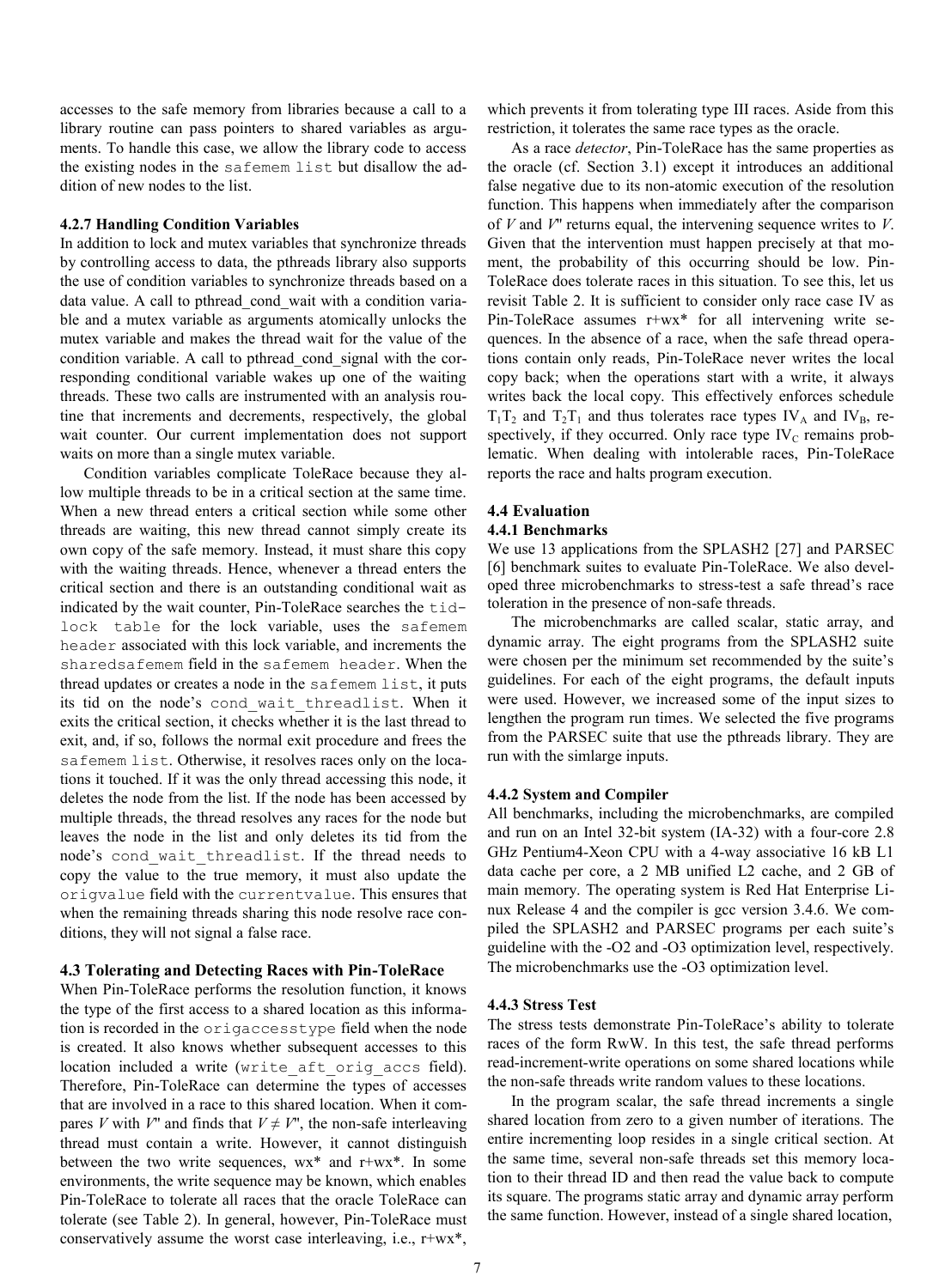

**Figure 5.** Normalized execution time of Pin-ToleRace for scalar (a), static array (b) and dynamic array (c) for different iteration counts.

the safe thread increments all elements in a static array of size 10 and all elements in a 5x5 2-D dynamic array allocated on the heap, respectively. The non-safe threads write their IDs to all of these shared locations.

For these tests, we know that the non-safe threads will cause races that always begin with a write to a shared location. By monitoring all shared accesses to the safe memory region, Pin-ToleRace determines that the safe thread reads and then writes to the shared locations. Once it identifies this RwW type race, it can tolerate it by scheduling the non-safe thread's action to have happened after the safe thread's read-increment-write operations. Our test setup uses five non-safe threads and runs the three programs with 5M, 7.5M, and 10M iterations. In each experiment, we observe the correct values in all shared locations just before the critical section exit. We also see that after exiting from the critical section, the values of these locations change to the thread ID of the non-safe thread that ran last.

Figure 5 reports the overhead of Pin-ToleRace for tolerating these RwW races. It is normalized to the run time of the three programs under Pin with no instrumentation. We find that the overhead is largely constant with respect to the number of iterations. Note that the native and Pin runs of all three programs suffer from race conditions while the Pin-ToleRace runs have all their races correctly tolerated.

For all three microbenchmarks, the overhead of Pin-ToleRace over native is very high—up to 80 times in the dynamic array case. The primary reason for this high overhead is that we are riding on the Pin overhead. If we measure the overhead of Pin-ToleRace over Pin, the dynamic array benchmark incurs an overhead of about 4.5 times. While this is substantial, it should be noted that the microbenchmarks almost always execute in a critical section, which is where all the Pin-ToleRace code resides. Moreover, because the safemem nodes are organized as a linked list, the linear search operation in the presence of many shared locations contributes greatly to the overhead. For example, going from scalar to static array more than doubles the overhead. In other words, these microbenchmarks reflect worst case scenarios as they are always busy tolerating races inside a critical section. The next section shows that real applications have critical section characteristics that lead to a much lower Pin-ToleRace overhead.

## **4.4.4 Benchmark Applications**

This section characterizes the critical sections of the 13 benchmarks and discusses the overhead of Pin-ToleRace on these programs.

**Critical section characterization:** For this study, we compiled the 13 benchmarks to use four processors, which corresponds to the number of cores on our evaluation platform. We then used Pin to collect the critical section statistics shown in Table 4. Note that we only study critical sections that reside in the user code, i.e., we exclude all library code.

**Table 4.** Critical section characteristics.

|               |        |            |           | dynamic    |              |
|---------------|--------|------------|-----------|------------|--------------|
|               |        |            |           | number of  |              |
|               |        | nested     | total     | instrs per | % dynamic    |
|               | unique | CS         | executed  | CS (user)  | instrs in CS |
| cholesky      | 14     | no         | 11,849    | 29         | $< 0.1\%$    |
| fft           | 10     | no         | 55        | 17         | < 0.01%      |
| lu            | 7      | no         | 1.043     | 17         | < 0.01%      |
| radix         | 9      | no         | 51        | 17         | < 0.01%      |
| barnes        | 10     | no         | 1,098,771 | 94         | 0.18%        |
| ocean         | 26     | no         | 3.335     | 17         | < 0.01%      |
| radiosity     | 36     | ves        | 1.739.512 | 18         | 0.11%        |
| water-spatial | 16     | no         | 853       | 13         | < 0.01%      |
| dedup         |        | yes        | 256.380   | 600        | 0.42%        |
| facesim       | 5      | <b>ves</b> | 10,161    | 46         | < 0.01%      |
| ferret        | 4      | ves        | 552,173   | 690        | 1.59%        |
| fluidanimate  | 11     | no         | 4.359.405 | 13         | 0.40%        |
| x264          | 2      | no         | 16.767    | 11         | < 0.01%      |

| <b>Table 5.</b> Unique locations accessed to possibly shared locations |
|------------------------------------------------------------------------|
| per critical section by each thread.                                   |

| $\sigma$ . There are seen on $\sigma$ , then the cause |                           |            |  |  |  |  |
|--------------------------------------------------------|---------------------------|------------|--|--|--|--|
|                                                        | unique locations accessed |            |  |  |  |  |
|                                                        | <b>AVG</b>                | <b>STD</b> |  |  |  |  |
| cholesky                                               | 4.78                      | 0.38       |  |  |  |  |
| fft                                                    | 1.37                      | 0.04       |  |  |  |  |
| lu                                                     | 2.99                      | 0.01       |  |  |  |  |
| radix                                                  | 2.82                      | 0.19       |  |  |  |  |
| barnes                                                 | 19.13                     | 0.03       |  |  |  |  |
| ocean                                                  | 3.00                      | 0.00       |  |  |  |  |
| radiosity                                              | 4.92                      | 0.23       |  |  |  |  |
| water-spatial                                          | 2.62                      | 0.01       |  |  |  |  |
| dedup                                                  | 80.87                     | 3.52       |  |  |  |  |
| facesim                                                | 7.70                      | 1.14       |  |  |  |  |
| ferret                                                 | 72.89                     | 33.83      |  |  |  |  |
| fluidanimate                                           | 5.00                      | 0.00       |  |  |  |  |
| x264                                                   | 2.16                      | 0.02       |  |  |  |  |

The second column of Table 4 shows that the number of unique critical sections per benchmark is quite small. radiosity tops the list with 36. All but two of the programs have 16 or fewer critical sections. Only four benchmarks, radiosity, dedup, facesim, and ferret, contain nested critical sections. Note that some of these nestings are statically non-nested. For example, a call inside a non-nested critical section to a function that contains a non-nested critical section dynamically results in nesting. The last column shows the total number of executed instructions within the critical sections. The numbers in this column exclude the instructions of any library routines called from the critical sections. All programs except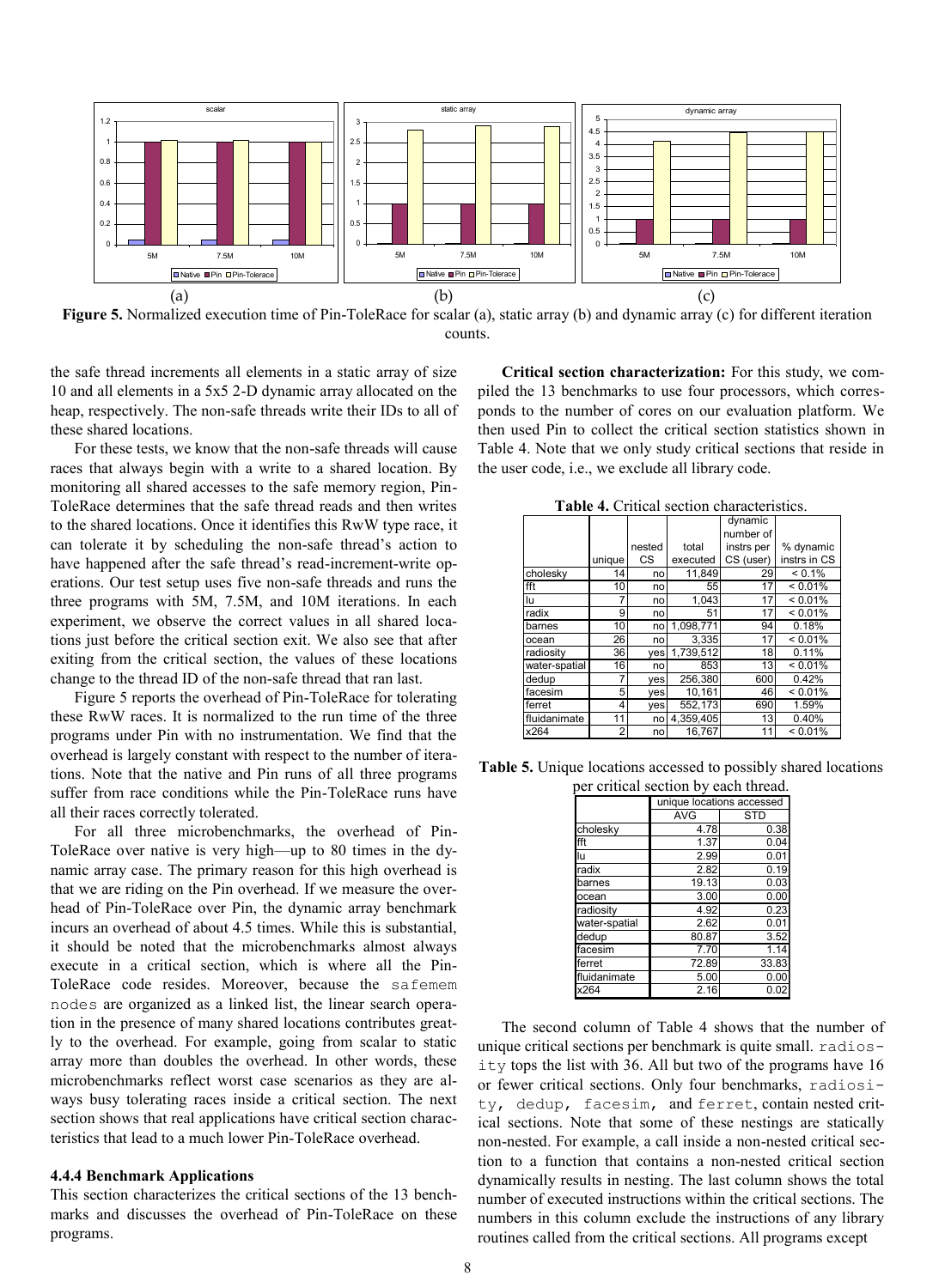

**Figure 6.** Normalized execution time of Pin-ToleRace.

ferret execute less than one percent of their dynamic user instructions in critical sections. The fourth column of Table 4 shows the total number of executed critical sections. The counts range from under one hundred in fft and radix to over one million in barnes, radiosity, and fluidanimate. The average number of instructions executed in user code per critical section is given in column five. Two benchmarks, dedup and ferret, stand out. Both execute over 600 instructions per critical section. barnes follows as a distant third at 94. These three benchmarks execute loops inside their critical sections. The rest of the programs execute fewer than 30 instructions per critical section. Nevertheless, some of them have a high total dynamic instruction count inside critical sections, notably fluidanimate and radiosity whose small critical sections are being looped over.

Next, we look at the critical sections from the point of view of Pin-ToleRace. Table 5 shows the average number of shared memory locations accessed per critical section execution by each benchmark. With the exception of ferret, this number is very uniform across the running threads as the standard deviations indicate. Nine out of the 13 benchmarks perform fewer than five unique locations accessed. With so few accesses, Pin-ToleRace's linked list structure in the safe memory should not be a performance bottleneck. However, in barnes and especially in dedup and facesim, the number of unique locations accessed to shared locations is quite high. With these programs, the linear search through the linked list structure can add considerably to the Pin-ToleRace overhead. Overall, the number of unique shared locations accessed seems to be in proportion with the number of instructions executed per critical section.

**Pin-ToleRace Performance:** This section studies the overhead of Pin-ToleRace on our benchmark applications. Given the results of the previous subsection, we decided to investigate two implementations of the safe memory. One uses the linked list approach described earlier and the other uses a chained hash table with 128 entries. We chose this size to minimize the collisions in dedup and ferret.

Figure 6 presents the results. The timing measurements are normalized to the native run time. Note that this is different from the normalization we used for the stress tests. The second bar shows the pure Pin overhead without instrumentation for each program. The third and fourth bars indicate the overhead of Pin-ToleRace with linked list and hash table implementations of the safe memory, respectively. On average, Pin-ToleRace incurs about a factor of two slowdown relative to the native runs. Much of this overhead is an artifact of using Pin; the slowdown due to Pin alone is 1.8X. If we consider the overhead

of Pin-ToleRace relative to the Pin runs, it is only about 24%. By adding static analysis (see Section 5) or hardware support, it should be possible to reduce the overhead. Note that when a program runs under Pin-ToleRace, it effectively runs with a race detector. Therefore, the results in Figure 6 include the detection overhead. When an intolerable race is detected, Pin-ToleRace simply stops the program and reports the race.

As expected, the hash table implementation of the safe memory reduces the Pin-ToleRace overhead of barnes, dedup, and ferret. Unfortunately, it increases the overhead of all the other programs. The reason is that the chained hash table is more expensive to initialize and free than the linked list. With the hash table scheme, there is a fixed minimum number of entries to process (proportional to the table size) whereas with the linked list, there are only as many nodes as there are unique shared memory locations. Therefore, the hash table is only attractive when the execution in a critical section can amortize this overhead. Recall from the previous section that each of the three benchmarks for which the hash table implementation works better executes a relatively large number of instructions and touches many unique shared memory locations inside the critical sections. The remaining benchmarks have small critical sections, and each critical section execution does not touch many unique shared locations, making the linked list implementation better suited.

Note that it is sufficient to measure Pin-ToleRace performance with no-race execution since the cost of executing racefree is always equal to or greater than the cost of tolerating races. With no-race execution, when there is a write access to a shared variable, Pin-ToleRace needs to writes back the local copy V' to the actual shared location V. When it tolerates a race, however, sometimes no such write back is necessary since the intervening write update by an unsafe thread to V might already be legitimate to pass on.

# **5 Improving the Initial Pin-ToleRace Version**

This section describes how to implement a more efficient Pin-ToleRace. The improved version also eliminates the restriction mentioned in Section 4.1.

## **5.1 Inefficiency in Pin-ToleRace**

The sources of inefficiency in the initial Pin-ToleRace can be attributed to the following.

**Provision for generality:** As the initial Pin-ToleRace assumes no a priori knowledge when encountering a critical section, it needs to be conservative and has to provision for the general case. Thus, the system creates the full structure of the

.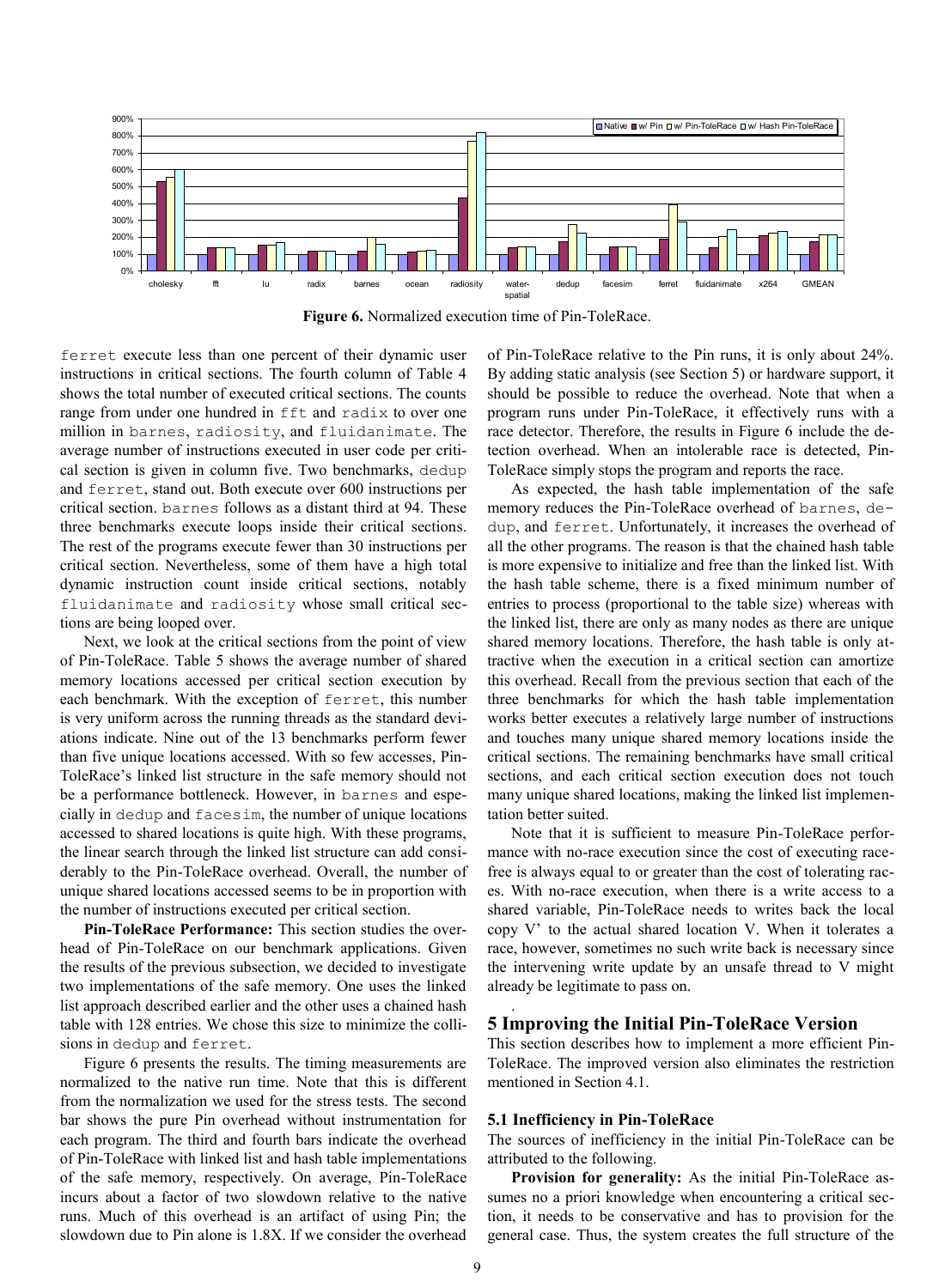safe memory every time a critical section is executed. However, if a critical section is non-nested and does not have any condition variables, the tid-lock table and the safemem header become unnecessary and introduce two extra levels of indirection when accessing the safemem nodes.

**malloc and free operations:** As we postpone all the analysis of possibly shared memory locations until run time, our safe memory needs to be able to grow dynamically to account for those locations that are generated on the fly. It is natural to use malloc and, hence, its corresponding free operations for this purpose. However, malloc and free are rather heavyweight calls and are not easily amortized in small critical sections. Worse yet, as these small critical sections are being looped over, the call overhead can add up significantly. Ideally, if we can bound the number of possibly shared locations, we can resort to a stack-based allocation style where the corresponding malloc and free operations are reduced to adding and subtracting a value from the stack pointer.

**Fixed data structure for the safe memory:** With the previous implementation of Pin-ToleRace, the safe memory data structure is fixed throughout the entire run of a program. This may not be optimal for an application that contains both short and long critical sections. We, therefore, want to selectively assign the right safe memory structure to each critical section.

#### **5.2 Inherent Restriction in Pin-ToleRace**

Figure 7 shows a situation where the assumption we made for the initial Pin-ToleRace in Section 4.1 may not hold. Statements 1 through 4 may get executed inside of a critical section, i.e., when cond2 is true, or outside of a critical section, i.e., when cond2 is false. In addition, the function f() may be called from within a critical section (line 7) or from without (line 2).

```
1: while (cond1) {
2: f();
3: if (cond2)
4: pthread mutex lock(&mutex);
5: statement 1;
6: statement 2;
7: f();
8: statement 3;
9: statement 4;
10: if (cond2)
11: pthread mutex unlock(&mutex);
12: }
```
## **Figure 7:** An example illustrating how the assumption in the first version of Pin-ToleRace may be violated.

The Pin's code cache poses some complication to the situation depicted in Figure 7. First, let cond1 be true and cond2 be false. Statement 1 through 4 and function f() get executed outside of a critical section and their translated execution code is stored into the code cache. Then, let cond1 stay the same and cond2 become true. The four statements and f() now execute inside of the critical section. This time, however, the executed code, in particular, the instructions that may access shared memory may not get the proper operand rewriting and instrumentation. When the runtime system consults the code cache, it may find and use instances of the translation of the first execution, causing incorrect ToleRace operation as the previously translated code does not rewrite memory operands and redirect accesses of shared memory locations. In general, in the pres-

ence of a code cache, code segments that can potentially be executing both inside and outside of critical sections may cause incorrect run time behavior in Pin-ToleRace.

**Aliasing caused by indirect calls:** Indirect calls inside critical section may have their targets alias with functions that can both be executed inside and outside of critical sections. Furthermore, indirect calls outside of critical sections can also be problematic as their targets may alias with code that executes inside of critical sections. These scenarios bring back the correctness issue we have just discussed above.

## **5.3 Static Program Analysis**

In this section, we discuss static program analysis whose role is to generate and pass additional information and hints to the runtime systems. Such information will be used to remedy both the inefficiencies as well as the restrictions in the first version of the Pin-ToleRace. Figure 8 shows a block diagram for the static analysis phase. The input program is first passed into a call graph construction module. This module produces a graph representation of all calls in the program; every function is a node in the graph and there is an edge from function X to function Y if X calls Y. This call graph information together with the original program are in turn fed into the second module that traverse every critical section in the program. The output from this second module is a candidate list of instructions that potentially access shared memory locations inside critical sections. These modules and their interactions are described in detail below.



**Figure 8:** Static program analysis phase.

## **5.3.1 Assumptions about the Input Program**

We assume that the program's executable contains all the user code and is available to us. The corresponding source code, however, may or may not be available. We assume that the program is compiled to use shared libraries. While the library source code is not available to us, the library's function prototypes are. That is we are fully aware of the interface given to the user, i.e., the number and type of parameters for all library calls are known. Threading and synchronization libraries (pthreads in our case) are also parts of the shared libraries.

#### **5.3.2 Static Call Graph Construction**

Below are the details on how the call graph construction module functions.

**Input:** The call graph module takes the program's executable as its input.

**Processing:** We use a two-pass algorithm. During the first pass, we traverse the program's executable and collect target addresses and possibly names of the user routines. We obtain such information from examining the .text section of the program. We eliminate certain routines that are not actually parts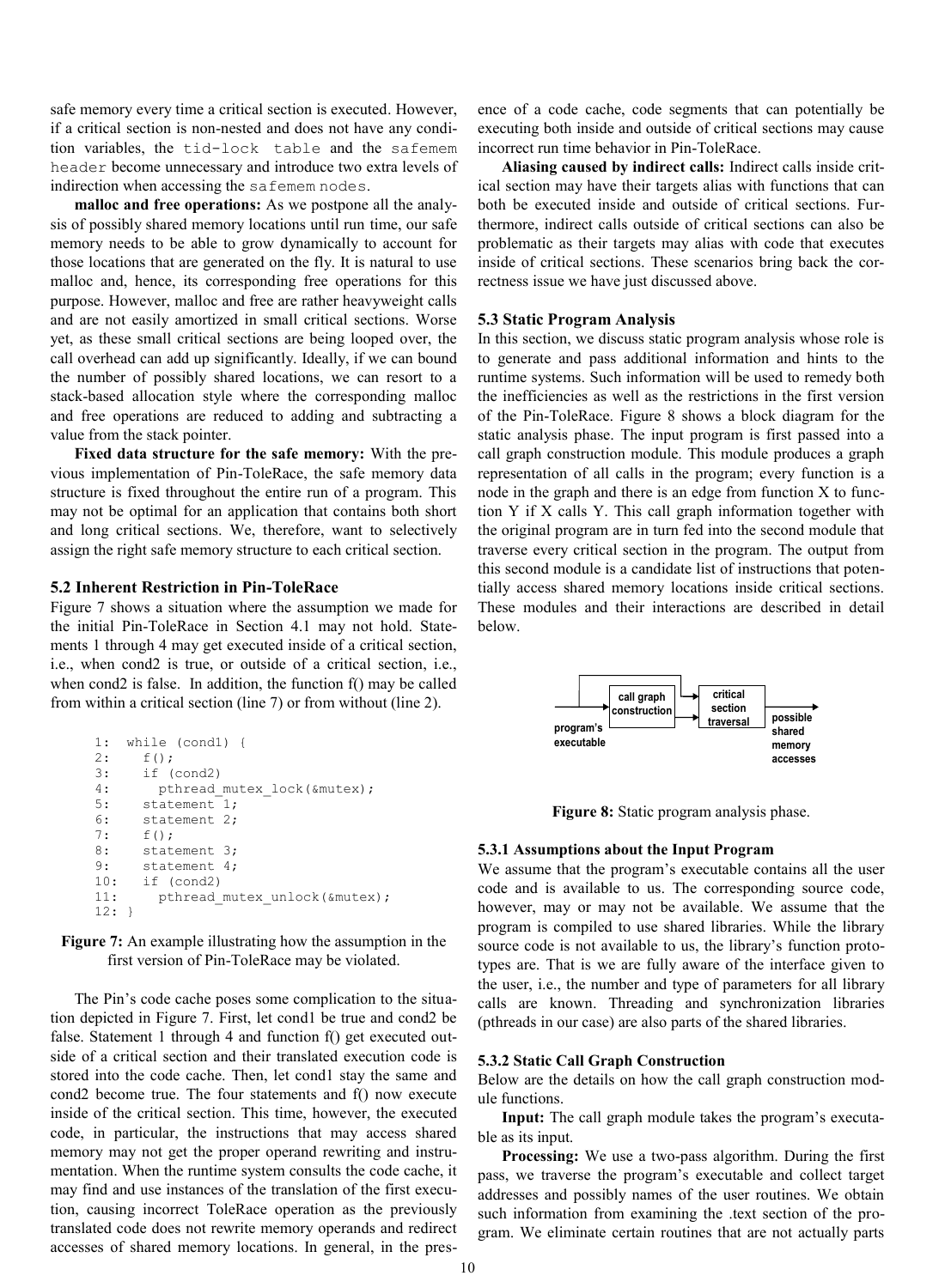of the program, but get put in per operating system requirement, for example, call\_gmon\_start. These target addresses become nodes of the call graph to be constructed in the next step. In addition, we also gather target addresses and possibly names of the shared libraries including pthreads libraries. Such information is manifested in the procedure linkage table, which is contained in the .plt section of the executable. Note that we deal with x86/Linux platforms here; others may have different executable formats and conventions.

After we have collected all the necessary information in the first pass, in the second pass, we traverse the .text section to build a call graph. We walk each routine in the section one by one. For a given routine, we traverse every instruction in the routine from start to end in static program order. We search for calls to other routines. If a call is found, we check its target and create an edge from the current (calling) routine to the called routine. When examining each routine, we also gather other information required by the analysis in the next module (see output below). Note that we only deal with a call whose target is known at compile time. We discuss handling of indirect calls in Section 5.3.4.

After the call graph has been constructed, we generate a call chain for each routine. A call chain for a particular routine gives all the user routines that can be reached by initiating a call to the said routine. The chain is generated by traversing the call graph given the said routine as the starting node.

**Output:** After processing, we have information about each routine in the .text section, which represents a user routine. For each routine, we are able to tell:

- its call chain
- its list of calls to shared libraries
- its instructions that may access shared memory
- if it contains indirect calls

## **5.3.3 Static Critical Section Traversal**

The purpose of this module is to identify all instructions that may access shared memory locations and are reachable from critical sections.

**Input:** The module takes the original program and the output from the call graph construction module as its inputs.

**Processing:** At the heart of the processing stage is the critical section traversal routine. This function gets invoked when a call to pthread\_mutex\_lock routine is found while we traverse the .text section of the program. The first action is to advance to the next instruction and mark the instruction as visited. It then recursively traverses instructions in the critical section. The recursion terminates when the routine finds all unlocks to match the number of locks found along a possible execution path.

When we encounter a conditional branch, we traverse the fall through path first, check if the branch target instruction has been visited, and if not traverse the target path accordingly. For the unconditional branch case, we need to only traverse the target path if the target instruction has not already been visited. In both cases, whenever we encounter a branch target address that is less than the current branch address, i.e., a back edge, we check if this forms a loop and whether there are instructions potentially accessing shared memory locations in the loop. The loop analysis information will be used to decide if malloc/free calls can be eliminated as well as to select a suitable data structure for the safe memory (Section 5.3.4.).

For a critical section that contains calls to user routines, we also need to include the candidate instructions from the called routines. We first consult the call chain of each called routine. Then, we obtain the list of candidate instructions from all routines in the call chain. The call chain and the list of candidate instructions are taken from the output of the previous module.

**Output:** After we traverse every critical section in the program, we produce a list of addresses of instructions that may execute inside of critical sections and access shared memory locations. We also obtain the following information about each critical section in the program:

- its list of calls to shared libraries
- if it contains indirect calls
- if it may access shared memory inside loops
- if it contains condition variables
- if it contains overlapped critical sections
- if it contains statically nested critical sections
- if it contains dynamically nested critical sections

#### **5.3.4 Putting It All Together**

This section describes how we use the result of the static program analysis to remedy the inefficiency and restrictions in Pin-ToleRace. First, we address the inefficiency.

**Addressing provisions for generality:** This inefficiency is caused by uniformly implementing the full safe memory structure in every critical section. With the analysis, we can tailor the safe memory to suit a particular critical section, i.e., each critical section implements only the parts of the safe memory that are necessary for its correct operation. We need to know whether a given critical section contains condition variables, overlapped critical sections, or nested critical sections. For example, if the critical section contains none of the above, we can eliminate the tid-lock table, the safemem header, and the lockvar field. This allows us to access the safemem node directly without any extra indirection, which should improve the efficiency of the safe memory accesses.

**Eliminating malloc/free calls:** Generally, if we can bound the number of shared memory locations touched when a given critical section is executed, we can use stack-style memory allocation in place of malloc and free calls. This allows us to replace the costly call overhead with simple stack pointer operations. If the analysis result for a critical section indicates that there are no accesses to shared memory locations inside loops, the number of locations touched is bounded. With stack-based allocation, we preallocate a chunk of memory for every thread when it starts. In setting the chunk size, we need to consider all the critical sections whose shared memory accesses can be bounded, find the maximum number of bound accesses, and set the chunk size accordingly.

**Suitable data structure for the safe memory:** As previously noted, for long critical sections, we prefer a hash table structure, whereas for short critical sections, a linked-list structure is more efficient. We approximate these characteristics from the analysis result by saying that long critical sections may access shared memory inside of loops, whereas short critical sections never access shared memory inside of loops. Note that we use the same type of analysis here as we did when trying to eliminate malloc and free calls. These two optimizations, eliminating malloc/free and using an optimized safe memory structure, go hand in hand. Whenever we encounter critical sections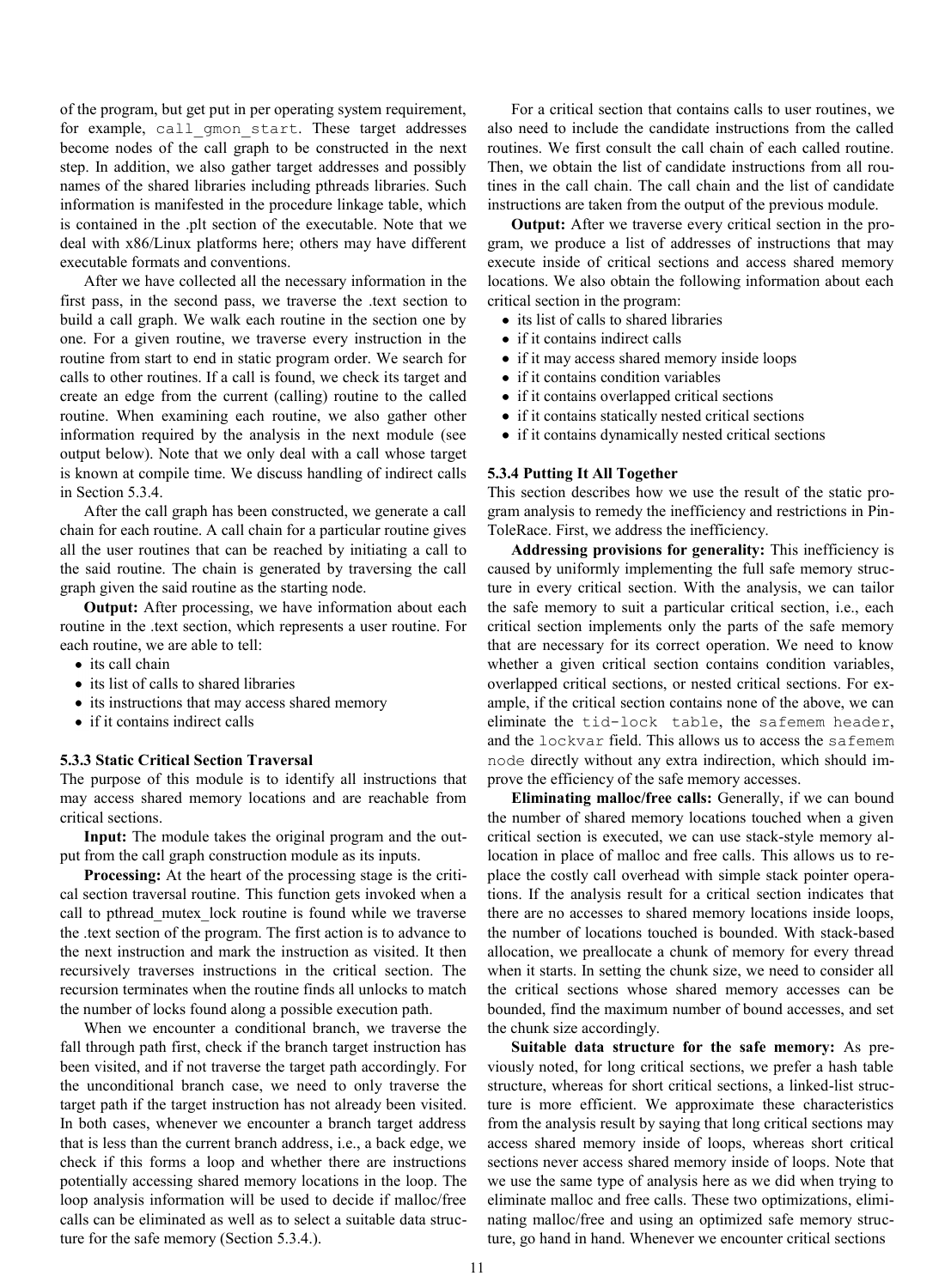





**Figure 10.** Normalized execution time of ideal software ToleRace.

that may never loop over shared memory accesses, we eliminate malloc/free calls, i.e., using stack-based allocation and choose a linked-list structure. Otherwise, we cannot avoid malloc/free completely and select a hash table structure.

160%

We now turn to the restrictions in the first version of Pin-ToleRace. All the analysis that we have done enables us to solve the situation depicted in Figure 7. We are able to statically identify code segments that may execute inside critical sections and access shared memory locations. The critical section traversal module performs the analysis intra-procedurally while the call graph extends the analysis inter-procedurally, enabling whole program analysis. With the static analysis hints, the ToleRace runtime guarantees correctness even in the presence of the Pin's code cache. It instruments said code segments while they execute *both* inside and outside of critical sections. Note that this is in contrast to the initial Pin-ToleRace, which performs instrumentation only when the program executes inside of critical sections.

**Handling indirect call aliasing:** Because we have identified the code segments that may execute inside of critical sections upfront, aliasing from indirect calls executed exclusively outside of critical sections is not a problem. If such aliasing occurs, the runtime will correctly perform instrumentation at the instance the aliasing takes place.

What if we encounter indirect calls inside of a critical section, i.e., the critical section and the routines in its associated call chain contain indirect calls? Unfortunately, this situation cannot be solved completely with static program analysis. We simply do not know the targets of such indirect calls until run time. Therefore, any successful solutions to this problem inherently require the help of the ToleRace runtime. One possible solution is to keep track of all (user) routines executed outside of critical sections that have been translated by the just-in-time compiler. Once an indirect call is reached while executing inside a critical section, we instrument an analysis routine to search all the routines that have been translated, and, hence,

reside in the code cache. If there is any aliasing, we flush the code cache so that the aliased routine is correctly instrumented.

**Table 6:** Critical sections with properties given in each column for each application

|               |                |                      |                          | — гг                   |                   |                                        |                          |
|---------------|----------------|----------------------|--------------------------|------------------------|-------------------|----------------------------------------|--------------------------|
| applications  | total          | statically<br>nested | statically<br>overlapped | condition<br>variables | indirect<br>calls | shared<br>mem.<br>accesses<br>in loops | user<br>routine<br>calls |
| cholesky      | 14             | 0                    | $\Omega$                 | 4                      | 0                 |                                        | 3                        |
| fft           | 10             | 0                    | $\Omega$                 | 7                      | 0                 | $\Omega$                               |                          |
| lu            | 7              | 0                    | $\Omega$                 | 5                      | 0                 | $\Omega$                               |                          |
| radix         | 9              | $\Omega$             | $\Omega$                 | 7                      | $\Omega$          | $\Omega$                               |                          |
| barnes        | 13             | 0                    | $\Omega$                 | 6                      | $\Omega$          | $\overline{2}$                         | 5                        |
| ocean         | 25             | 0                    | $\Omega$                 | 20                     | 0                 | $\Omega$                               |                          |
| radiosity     | 43             | 0                    | $\Omega$                 | 5                      | $\Omega$          |                                        | 10                       |
| water-spatial | 20             | $\Omega$             | $\Omega$                 | 9                      | $\Omega$          | $\Omega$                               | 4                        |
| dedup         | 10             | 0                    | 0                        | 9                      | 0                 | 4                                      | 0                        |
| facesim       | 10             |                      | $\Omega$                 | 3                      | 0                 |                                        | 5                        |
| ferret        | 12             | 0                    | $\Omega$                 | 12                     | 0                 | 11                                     | 11                       |
| fluidanimate  | 11             | $\Omega$             | $\Omega$                 | 0                      | $\Omega$          | $\Omega$                               | 0                        |
| x264          | $\overline{2}$ | $\Omega$             | $\Omega$                 | $\overline{2}$         | $\Omega$          |                                        | 0                        |

So far, we have been concerned only with indirect call aliasing within user code. However, whenever we discover a library call that may execute inside of critical sections, we also need to worry about indirect call aliasing coming from the library code. To tackle this problem, we check if the library call passes function pointers as callback arguments. If so, we hint to the Tole-Race runtime to instrument these callback functions to use the safe memory. We assume that we have complete knowledge about these callback functions (cf. Section 5.3.1) so that we can statically identify them.

# **5.4 Results and Discussion**

Table 6 shows characteristics of the critical sections in each benchmark application, i.e., the results from the static program analysis described in the previous section. The first column of the table gives the total number of critical sections discovered statically. This result is compatible with that given in Table 4. Apparently, certain critical sections in some applications never get executed, for example, we statically found 43 critical sec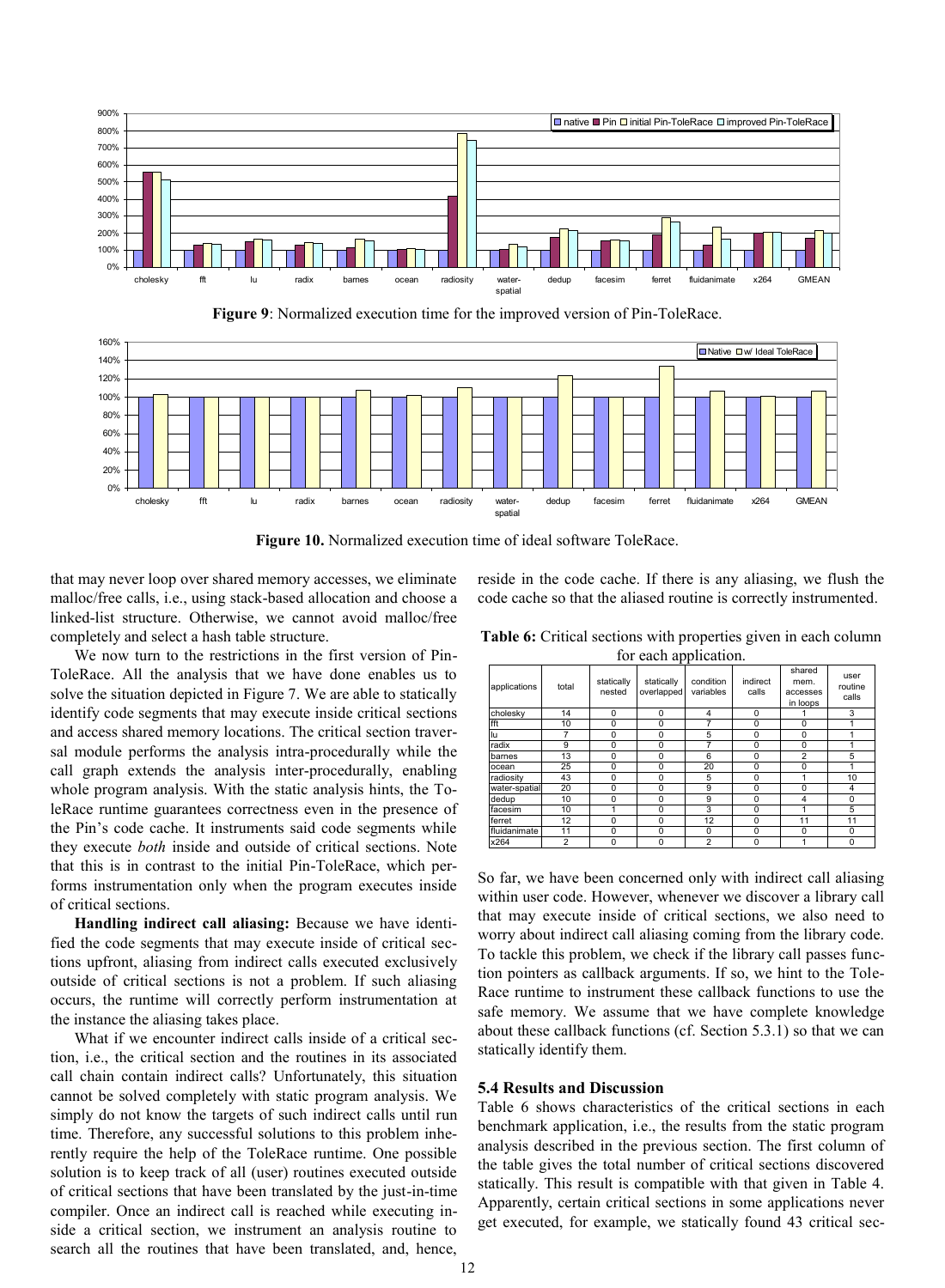tions in radiosity, but only 36 of which are executed (see Table 4) with the given input.

The programs in the two benchmark suites we consider do not have indirect calls in critical sections or overlapped critical sections. This frees us of worry over indirect call aliasing and allows us to get rid of the safemem header structure. Hence, the improved Pin-ToleRace version should run more efficiently with these benchmarks. Most critical sections in some kernels of the SPLASH2 suite, fft, lu, and radix, contain condition variables. They are mainly there to support barrier-style synchronization. Similarly, in the PARSEC suite, almost all critical sections in dedup and ferret have condition variables. They are there to support pipelined-style parallelism. facesim is the only benchmark with a statically nested critical section. All critical sections in fluidanimte are simple in the sense that they are non-nested, do not contain any condition variables, and do not have any direct or indirect calls.

Figure 9 compares the overhead of the improved version of Pin-ToleRace against that of the initial version, bare Pin, and native execution. Note that the improved and the initial versions cannot be compared directly as the latter suffers from some restriction whereas the former does not (cf. Section 4.1 and 5.2). fluidanimate benefits most from the static analysis. Since it contains only simple critical sections, we can eliminate all the safe memory structures except the safemem nodes themselves. In addition, we can bound the shared memory locations for all the critical sections, allowing us to use stack-based allocations in place of malloc. Benchmarks such as fft, lu, radix, ocean, water-spatial, and facesim do not get significant benefit from the static hints as these programs spend very little time in critical sections.

# **6 Idealized Software ToleRace**

Suppose we have an oracle compiler that knows all the shared locations within a critical section. The performance overhead of a ToleRace implementation based on such a compiler presents a lower bound on what we can achieve in software. (Recall that Pin-ToleRace infers all the shared memory locations on-the-fly, thus yielding an upper bound.)

To mimic the effect of such an oracle compiler, we manually modified the source code of our benchmarks after carefully studying the critical sections and the shared variables in each of them. In a few critical sections, we could not precisely mimic the effect of the oracle compiler because of shared variables that are allocated at run time. In these instances, we instead mimic the mechanism used in Pin-ToleRace. Moreover, in barnes and radiosity, we only modified frequently executed critical sections that cumulatively account for 99% and 90% of all dynamic critical section executions, respectively. We believe that doing so should not significantly affect the overhead result.

After we incorporated ToleRace into the critical sections, we recompiled and ran these applications. Figure 10 shows the overhead results, which are normalized to the native execution time without ToleRace. The ideal software ToleRace incurs a 6.4% overhead on average across our benchmarks. ferret executes inside critical sections more often than the other applications and has many run time allocated shared variables. Consequently, it incurs the highest overhead. dedup, which has the second highest overhead, has similar characteristics. Most of the applications, however, incur less than 1% overhead with the ideal software ToleRace.

# **7 Related Work**

Related race-detection research includes both static and dynamic approaches. Static race detection relies on program analysis and either assumes existing programming languages (e.g., Java [21]) or defines new programming language semantics that help improve the static detection of races (e.g., Cyclone [12]). Static analysis techniques face several challenges. First, because many of the techniques are based on some form of model checking [13], they are computationally expensive and issues of scalability arise. Second, the conservative and approximate nature of the analysis creates the potential for many false positives. RacerX [10] and Houdini/rcc [11] address these issues by combining traditional static analysis with heuristics and statistical ranking to identify the most probable races. One inherent drawback of static analysis for race detection is that asymmetric races can occur in contexts where the source code for the component containing the error is not available for examination.

Eraser is a dynamic race detection system based on locksets [25]. Experience with this approach has shown that the overhead of maintaining the locksets is high and that false positives can be problematic. Subsequent approaches extend locksets with happens-before analysis [2]. Combining locksets with a happens-before scheme results in higher precision dynamic race detectors [8, 9, 23, 28]. Even with refinements, the execution overhead of these approaches is typically larger than a factor of two. Previous work focuses primarily on detecting data races rather than tolerating them. The ToleRace detection technique is distinct from the lockset and happens-before algorithms. Focusing only on asymmetric races allows ToleRace to take a transaction-like approach to race detection and toleration, which significantly reduces the overhead of dynamic race detection.

Dynamic race detection approaches have also been adopted by Intel's Thread Checker [16] and Sun's Thread Analyzer [15], which are commercial tools capable of locating data races in concurrent programs. Both tools suffer from a high memory footprint and run time overhead and are, thus, primarily used for software testing.

Atomicity violation is another important class of concurrency errors. It can be addressed statically [4] or dynamically. The AVIO system [18] belongs to the latter category and enumerates erroneous access interleavings similar to our asymmetric race interleavings. However, it only looks at single load/store pairs and not sequences of accesses. Without hardware support, the overhead of AVIO is very high, which makes it suitable only for test environments. The work by Lucia et al. [19] offers to tolerate some degree of atomicity violation with implicit atomicity by grouping consecutive memory operations into atomic blocks.

Vaziri et al. [26] classify harmful interleavings into 11 categories, which is more than the six race cases (with case IV subdivided) we considered. The extra categories address high-level data races at the object granularity, which we do not consider. Their approach to race detection requires source-code annotation and targets safe language environments.

Kiena et al. [17] propose two schemes to dynamically heal data races for Java programs. In one scheme, they reduce the